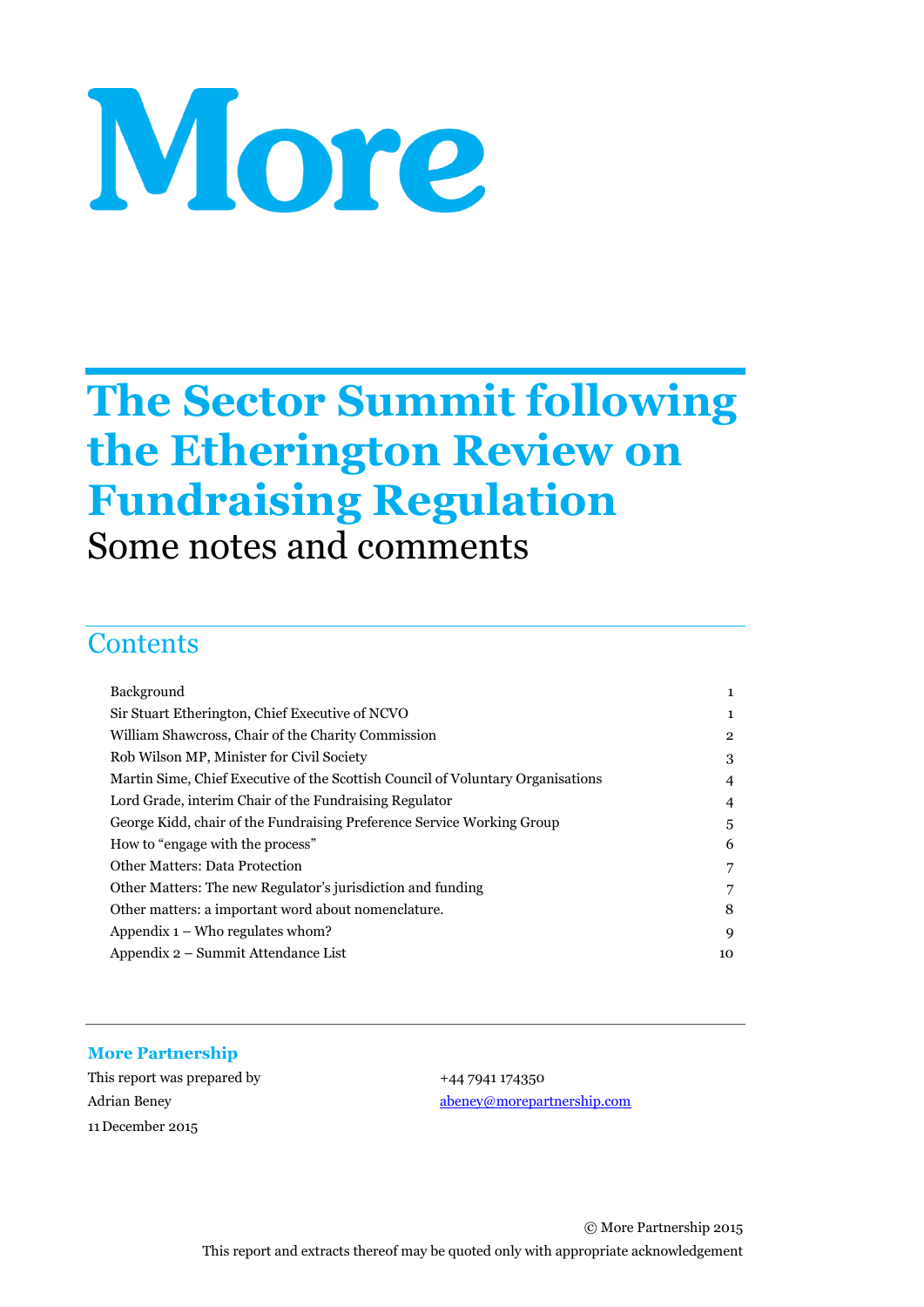#### **Background**

An audience of around 100 people gathered at NCVO's office in London on Friday 4<sup>th</sup> December to hear from a variety of people about the future of Fundraising regulation.<sup>1</sup> This was the "Sector Summit", an important part of the process of establishing a new fundraising regulator for the UK. Or possibly just for England and Wales; charity regulation is a devolved matter for Scotland and Northern Ireland, and Scotland, at least, has not yet decided whether it will join in with the new English and Welsh regulator.

These notes contains a number of direct quotes from the speakers which we hope will be helpful in explaining the tone and politics of the meeting – each of which are important to what happens next.

#### Sir Stuart Etherington, Chief Executive of NCVO

We heard first from Sir Stuart, to whom Minister for Civil Society Rob Wilson MP turned in July 2015 after fundraising practice had became a hot topic in the lobbies of Westminster and the pages of the Daily Mail.

Sir Stuart gave us a recap of events leading up to, and following his appointment as Chair of the review panel looking at fundraising regulation. He said that they had tried to ensure very wide sector representation. Many outside the core group of large mass-marketing charities might suggest that the panel had not succeeded in doing so within the very limited timescale it had been allowed.

He acknowledged that "people give when they're asked to give" but argued that there is a greater risk to charities from lack of public confidence than from new regulation. Thus the new Fundraising Regulator would need to balance "a charity's right to ask" against "the public's right to be left alone."

He said that the Fundraising Preference Service was a subsidiary part of the new regulatory structure, not least because the FPS would be implemented by the new Regulator. He said FPS was a work in progress, with the ability to control not only whether one heard from charities, but from which charities one heard being highly desirable if possible." There was more on FPS later in the session.

There followed an impassioned plea for the sector to "get involved" with the development of the new regulatory structure.

#### **The key messages from Sir Stuart Etherington** were:

- The Minister has accepted all the recommendations of the Review
- FPS would happen, and a working group was in the process of being appointed
- An interim Chair of the new Regulatory Body had been appointed (Lord Grade)
- Fundraising charities should engage with the process
- Charities should "rise above regulation" it was important not just to do the right thing but to do things right.

-

<sup>&</sup>lt;sup>1</sup> Full minutes and a recording are at [http://blogs.ncvo.org.uk/2015/12/04/fundraising-summit-what](http://blogs.ncvo.org.uk/2015/12/04/fundraising-summit-what-happened-what-you-need-to-know/)[happened-what-you-need-to-know/](http://blogs.ncvo.org.uk/2015/12/04/fundraising-summit-what-happened-what-you-need-to-know/)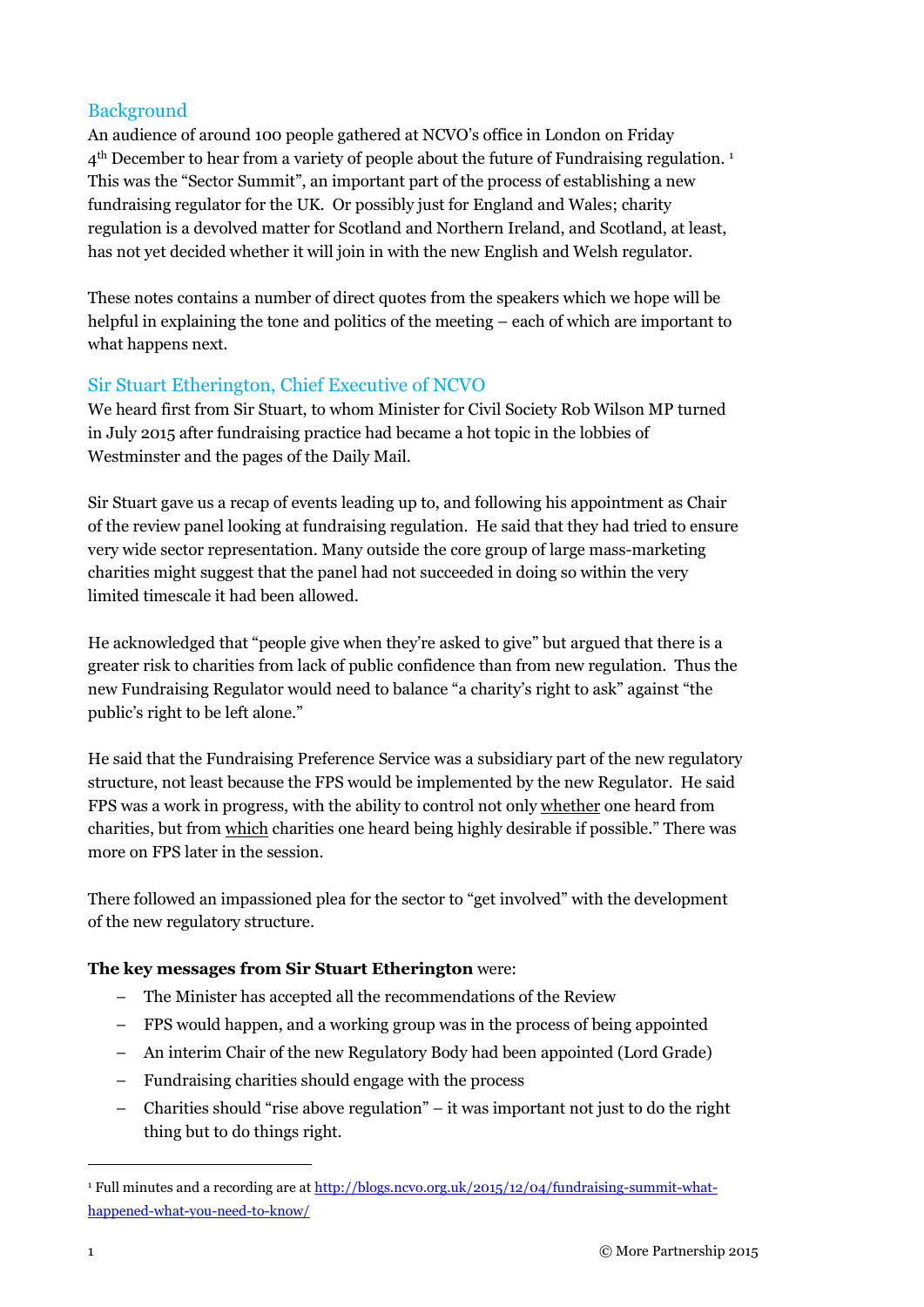#### **More Partnership Comment**

We heard repeated pleas for the "sector to get involved."

I asked later how this would happen and asked for any and all consultation to be open to anyone to contribute and to share wisdom and concerns alike. I said that I felt that there was no lack of willingness to engage – the problem was that the channels and method for that engagement was not clear, maybe especially for those outside the large mainstream charities.

I was assured that input from the all parts of the fundraising sector would be welcomed. This is most likely to be possible in an organised fashion once the new Regulator has a Chief Executive in place, with working groups on the proposed Fundraising Preference Service and on the new Code of Practice.

#### William Shawcross, Chair of the Charity Commission

The Commission has just published a draft of the latest version of its guidance to charity trustees on fundraising (CC20). This is out to consultation until 11 February 2016 and Mr Shawcross urged charities to read it and to comment.

This guidance sat neatly with his observations on the Etherington Review. He said "the fundraising practices revealed over the summer were shocking – I am sure to you as well as me." He reiterated that the Charity Commission did not wish to be the regulator of fundraising, but that if trustees continued to fail in their governance of fundraising then the self-regulation system would have failed and statutory regulation would be necessary. For now, however, the Commission would provide the "statutory backstop" for a new self-regulatory regime; it would only expect to step in cases where trustees had failed in their governance duties to control fundraising behaviour.

He argued that trustees had not kept a close enough eye on their fundraisers and consequently, abuses had been allowed to develop. In future the Commission would expect the trustees of all fundraising charities to ensure that their fundraising complies with the new Code of Practice. Thus compliance with the Code will become a core governance requirement.

#### **Key messages from William Shawcross** were:

- Engage with the CC20 "fundraising for trustees" consultation
- Trustees were responsible for the overall fundraising approach of a charity and the way in which that reflects the values of the charity. This was a core trustee responsibility.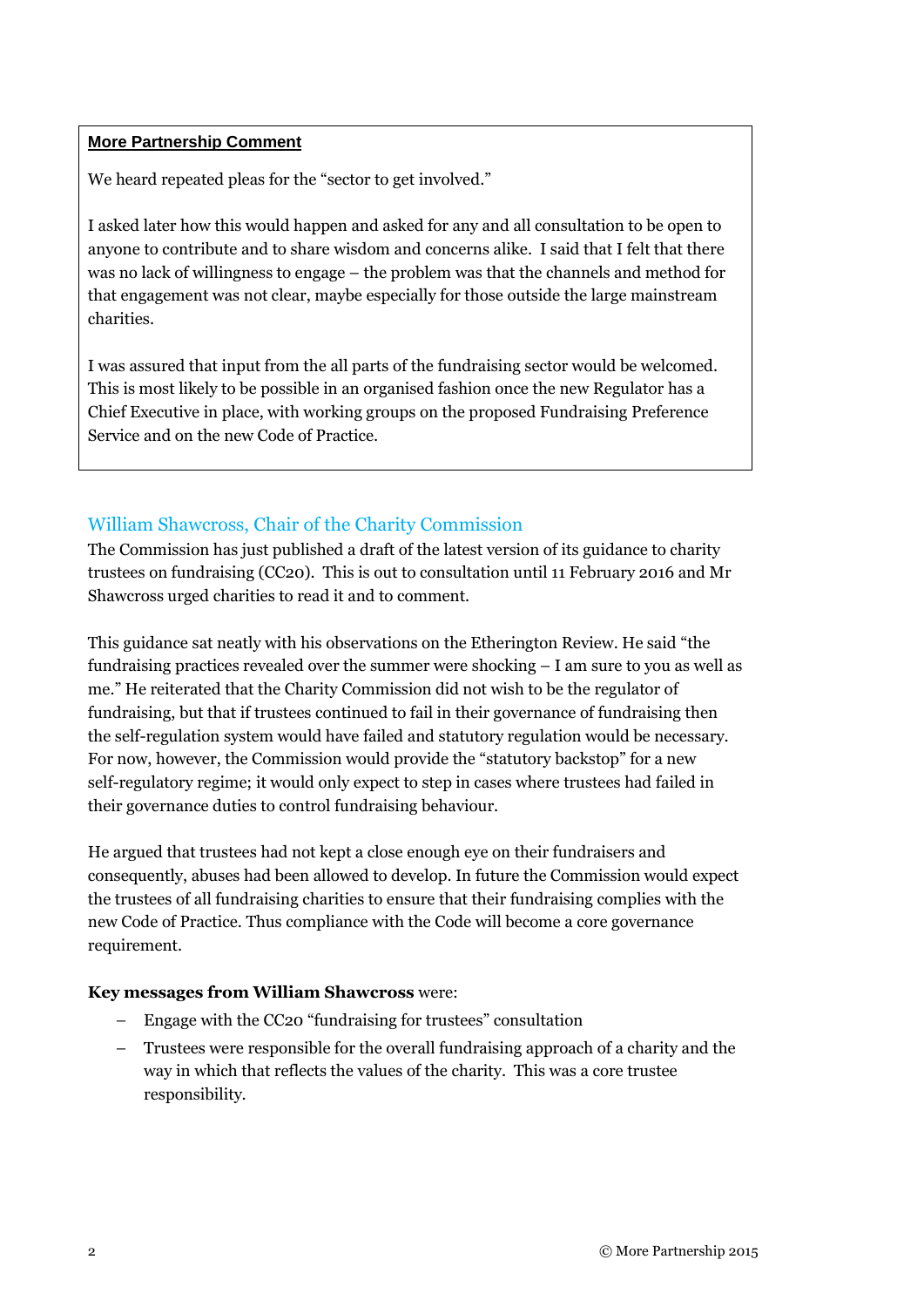#### **More Partnership comment**

For those clients which are regulated by the Charity Commission of England and Wales their submission to the CC20 consultation is recommended, not least because of the proposed governance requirement to comply with the Code.

Many of our clients are not regulated by the Charity Commission and we await news on HEFCE and DCMS' reaction to the Etherington Review, as well as the views of the Scottish and Northern Irish charity sectors. (An Appendix is attached showing who is regulated by whom.) In England and Wales it is possible that HEFCE / DCMS etc. will take a lead from the Charity Commission's approach. If they do, then conforming to the Code will also become a governance requirement of university councils, museum trustees etc. even if these institutions were not directly subject to the new Regulation scheme.

Thus the content of the new Code becomes something of importance to all fundraising organisations in England and Wales, and possibly in Scotland and Northern Ireland.

#### Rob Wilson MP, Minister for Civil Society

The Minister said that discontent amongst the public about fundraising had been growing, and that the sector was now at a crossroads. It was important to "put the public back in control" of the way in which it was contacted. He claimed that over the summer he had "fought strongly to give charities a last chance for self-regulation" but said that it had come "this close" to having statutory regulation imposed. But, "things do have to, and indeed, must change."

He said that the sector needed to "calm down" about the Fundraising Preference Service, saying that he did not see it becoming the "default way" of donors dealing with charities. But we should be in no doubt that it was going to happen, and he was in any case "sceptical about the dire predictions" he had heard from the sector about its possible impact.

However, he said that he hoped that FPS would be "far more nuanced" in practice than had been thus far discussed in theory, suggesting there might be an exemption for small charities "who don't engage in this type of fundraising." He said he had "every confidence that it could be made to work for everyone." But there must be "no delay and it must not be too complicated."

#### **More Partnership comment**

Of the five speakers from whom we heard on the day, it felt as if the Minister was the one who had most made his mind up about how things should be from now on. Aside from the small concession on FPS and small charities, it was clear that he wanted all the provisions of the Etherington report implemented by the end of 2016.

We remain sceptical about how an FPS of the kind the Minister proposes can actually be made to work in practice without being a very blunt instrument.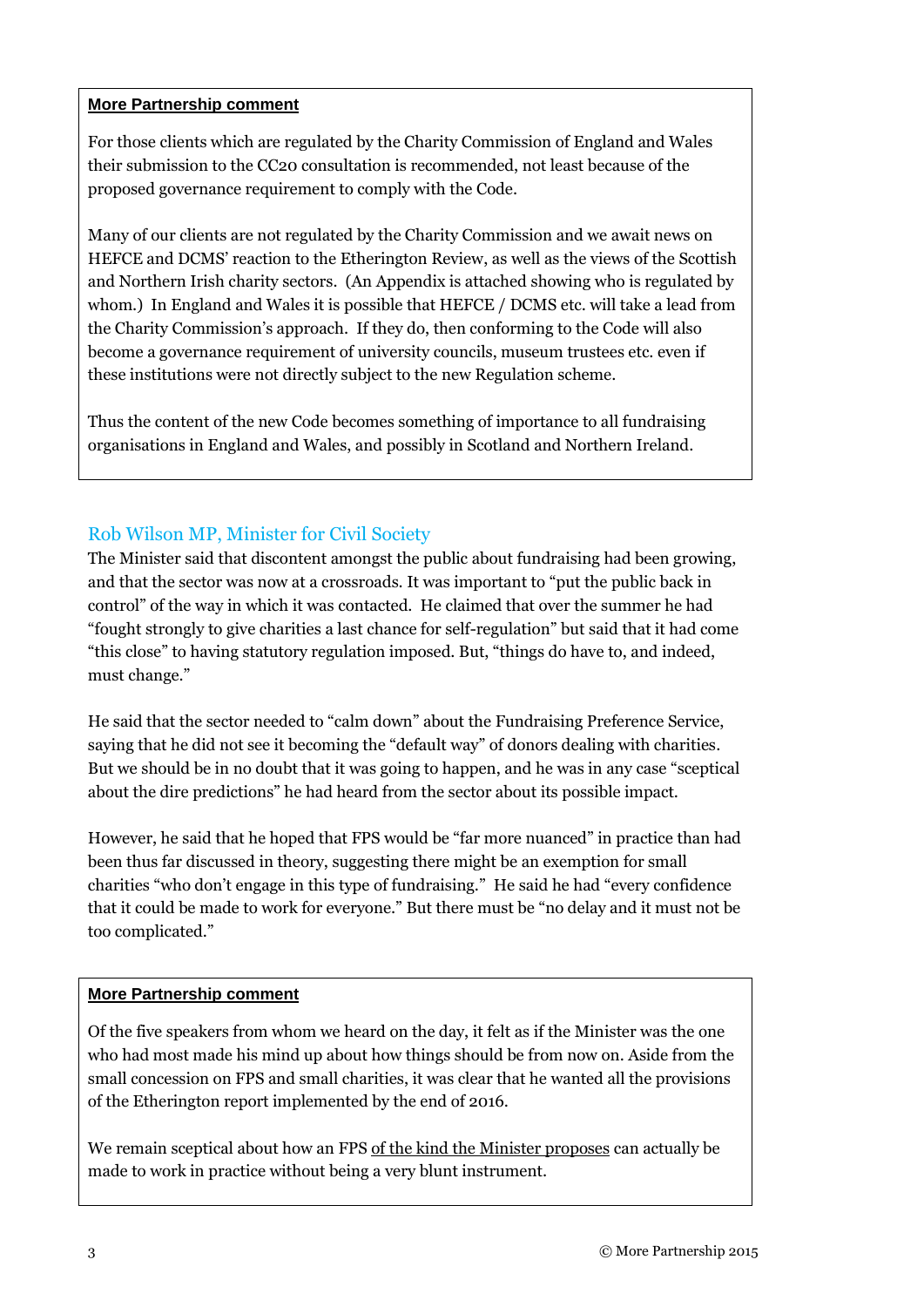#### Martin Sime, Chief Executive of the Scottish Council of Voluntary

Organisations was briefly introduced and asked to summarise the position in Scotland. He said that charities in Scotland had had their own "Summit" recently, and the decision would be made by Scottish fundraisers on whether to join an English and Welsh fundraising regulation scheme, or whether to design their own.

#### **More Partnership comment**

Scotland appears to be taking a slower and more evidence based approach to the question of fundraising regulation. If this results in a less onerous regime in Scotland, especially one without a Fundraising Preference Service, then it could be argued that a combination of the less assertive fundraising style taken by many Scottish charities, together with a higher regard in Scotland for the not-for-profit sector will have been vindicated.

This leaves unanswered the question of cross-border fundraising, and whether Scottish based charities which fundraise from people in England and Wales will need to have regard for fundraising regulation beyond the Scottish regime, and vice-versa, especially since Charity Regulation is a fully devolved matter for Scotland. The model of "self regulation backed up by a statutory regulator" can surely not easily work across a border if the selfregulatory regime belongs to a different jurisdiction than the statutory "backstop."

#### Lord Grade, interim Chair of the Fundraising Regulator

We were next introduced to the Lord Grade, known to many as Michael Grade who has held important posts in all the UK's major terrestrial broadcasting services.

He first sought to reassure the sector about his own experience; "I've been very, very heavily regulated in a situation where they can take away your business." He told us that at least one of the chairs of the broadcasting regulator had only bought a television when becoming its chair, and of being criticised for having made soap operas "too popular." He talked about his role in having promoted Childline, Children in Need and Comic Relief while at the BBC.

He intended the new regulatory regime to be in place by the end of 2016. He was committed to listening (that was the point of self-regulation), but implementation of the Etherington Review was not negotiable. Importantly, he said he had heard the sector concerns about unintended consequences. He was "not in a rush" but equally, things must not move too slowly. He was at pains to emphasise that this was self-regulation so that it would not work without the involvement of the fundraising profession.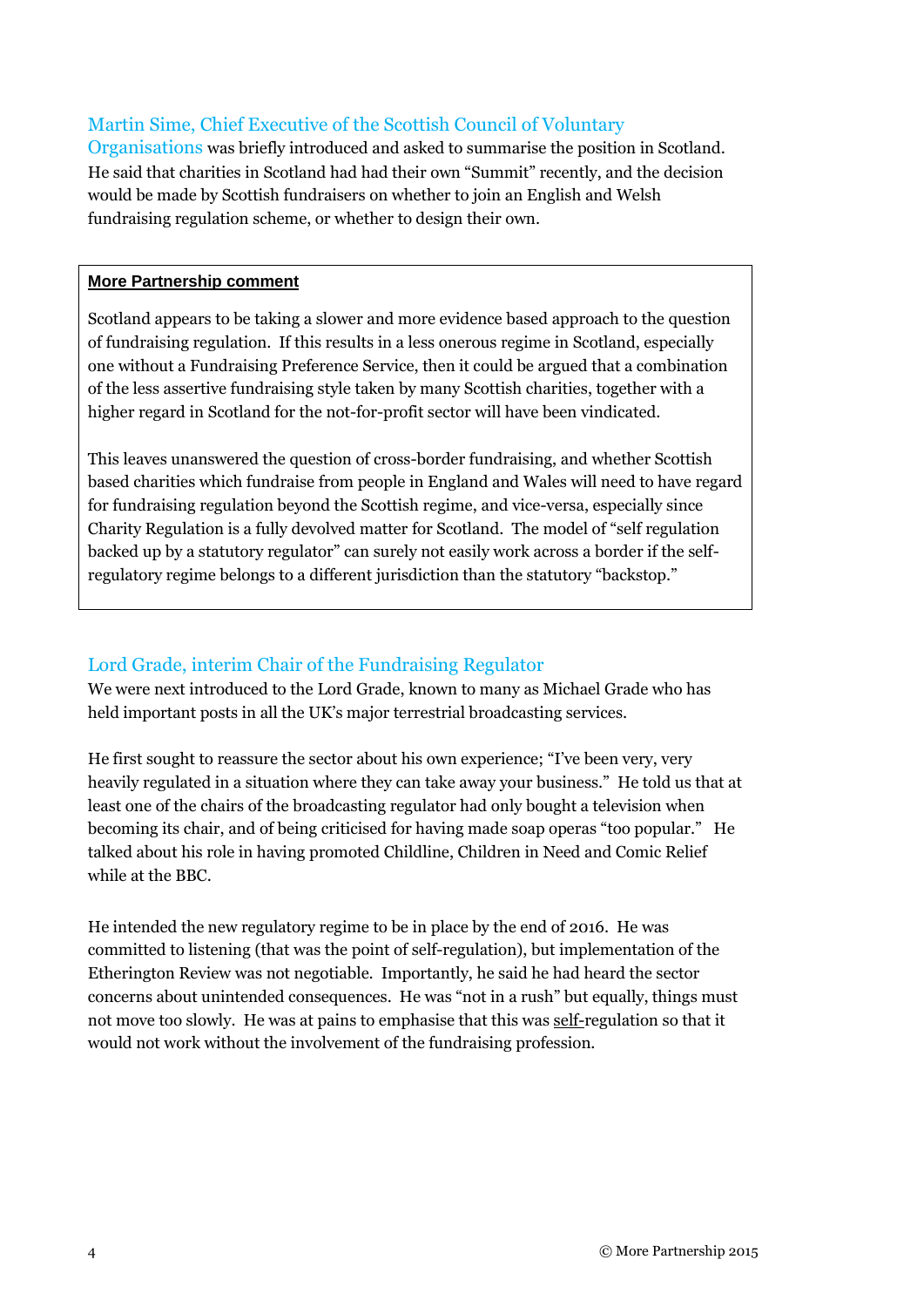He announced a series of practical steps as follows:

- The Board of the Regulatory body was being put together, and "you will know by the composition of the board that your voice will be heard."
- Interviews for a Chief Executive were about to take place, and he hoped someone would be in place by Christmas. There had not been time for a formal advertising / headhunter process but several good people had expressed an interest in the post.
- The appointment of the Chief Executive would signal the beginning of substantive work on the development of the new Regulatory Body.
- The recently appointed lay chair of the IoF Standards Committee, Suzanne Macarthy had agreed to become chair of a new group which would become the "owner" of the Code of Practice.
- He had appointed a Chair of the Fundraising Preference Service working group, George Kidd, currently chair of the Direct Marketing Commission and Chief Executive of the Online Dating Association. He was previously Chief Executive of PhonePayPlus, the premium telephone line self regulator. This was perhaps the biggest surprise of the morning.

In closing and before handing over the George Kidd, Lord Grade said that once a Chief Executive had been appointed, there would be "an intense few months of batting ideas around – we do want to be open and transparent; reading what you write, listening to what you say. We won't undo Etherington, but we will listen."

#### George Kidd, chair of the Fundraising Preference Service Working Group

George Kidd came across as someone who had been well briefed and had already done some significant thinking about the issues. Important comments were:

- "I've heard what you've all been saying about the importance of pre-existing relationships."
- "The Regulatory side of the Telephone Preference Service wasn't working"
- FPS needs to be a safe haven a refuge for those who feel fundraising volume is intolerable.
- "I'm instinctively an opt-out person *(i.e. giving people the opportunity to opt-out, rather than requiring them to opt-in to receiving information)* – if you want to demonstrate why opt-out is wrong, then you've got to say why opt-in is right."

He then listed some of the challenges he faced in getting FPS right. These included:

- How to deal properly with different sized charities, from the very large to the very small
- How FPS might actually work in practice from registering to screening etc?
- Warm vs cold relationships
- Is registration one-off?
- Might there be a way for donors to "switch back on" from certain charities?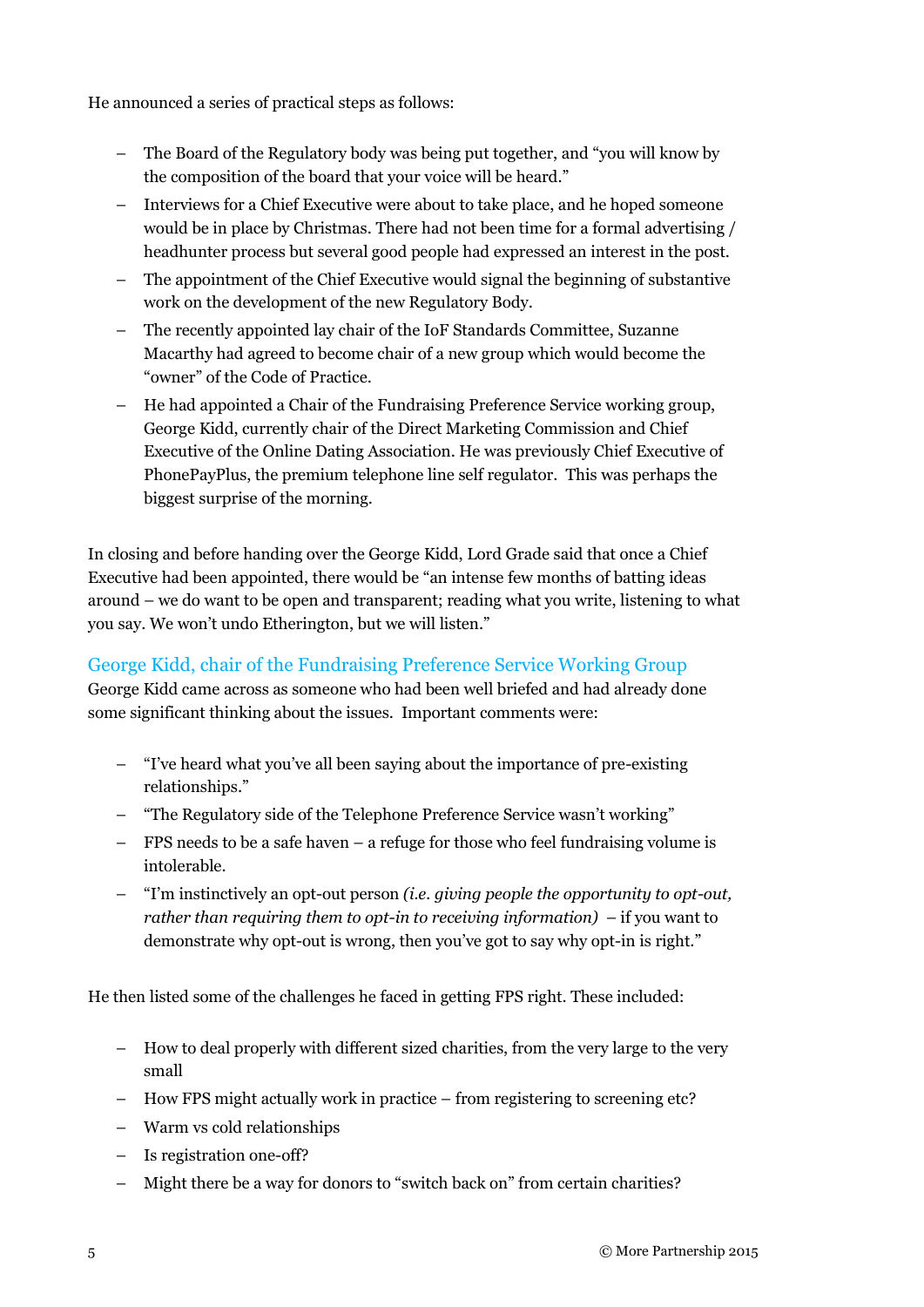George Kidd handed back to Lord Grade who encouraged us all once again to "get involved" with contributing to standard setting, the design of FPS and the development of self regulation. Lord Grade closed with a caveat that "some short term revenue risk was a small price to pay for restoring public confidence in the sector."

#### **More Partnership comment**

It's perhaps easy to be taken in by appeasing words from a new regulator and his FPS appointee. But Lord Grade appeared to be a pragmatist, and without question he knows what it is like to be regulated. He and George Kidd came across as "can do" people with a commercial background who realise that charities need money to carry on their work. Lord Grade is a ministerial appointee, and George Kidd is Lord Grade's appointee, so it is clear who their "masters" are. But one had a sense that they would also be willing to tell the minister what would and what would not work, so long as they were helped by the sector to address the fundamental issues which had caused the Etherington Review to be commissioned in the first place.

It is seems that the Fundraising Preference Service will happen in some form. The challenge will now be to minimise its impact on those who are happy to hear from a charity while maximising its effectiveness in stopping unwanted communication.

Practically speaking, it is now very important that evidence is assembled and presented to the Chief Executive of the Fundraising Regulator once that person is appointed.

Submissions will need to be made to the Fundraising Preference Service working group to ensure that FPS is effective without harming charities' ability to communicate with those who wish to hear from them.

And finally, as it becomes clearer how the new Code of Practice will develop, it will be important that fundraising areas which have not caused concern are properly represented and heard so that inappropriate regulation does not restrict their growth. Here we include major gift fundraising, fundraising from members of arts organisations and alumni of education institutions, trusts and foundation fundraising and corporate fundraising.

#### How to "engage with the process"

On 9 December 2015 I asked NVCO what the next steps would be for charities and other bodies which wished to contribute their views and evidence. I was told by NCVO's expert on charity law and regulation that:

"We are currently discussing with George Kidd, who as you are aware has been appointed as chair of the working group on the FPS, how to best ensure wide engagement from the sector. I expect that there will be a formal consultation process, although we still need to decide on the detail.

"With regards to the Standards Committee, that work will be led by Lord Grade so we are not directly involved. My understanding is that the current Standards Committee will transfer to the new fundraising regulator once it is set up, although its membership will need to be reviewed."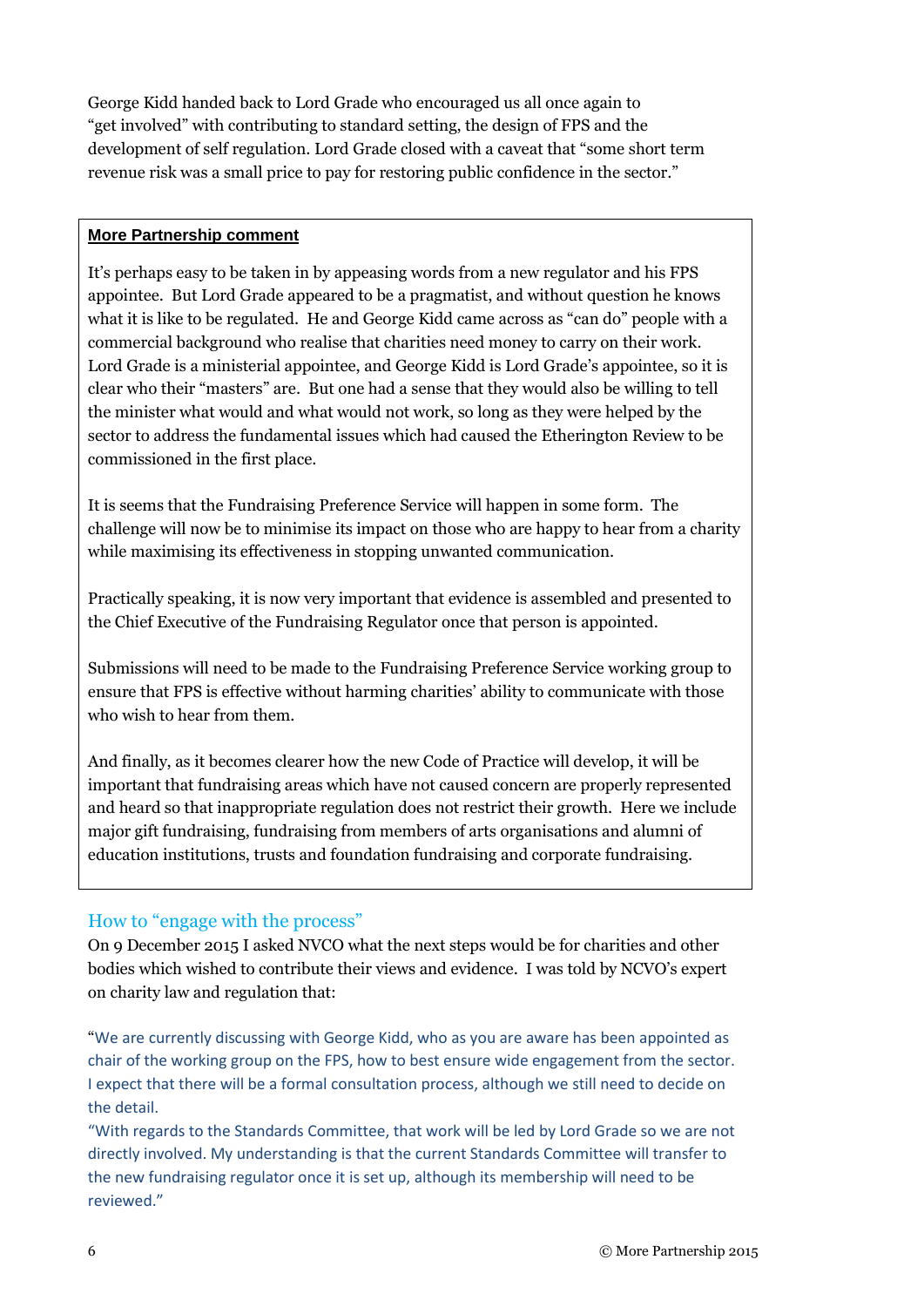#### Other Matters: Data Protection

The new European General Regulation on Data Protection was mentioned briefly, specifically asking if FPS might be superseded by the new EU Regulation. The new Fundraising Regulator said he was not going to wait for the EU before deciding what to do.

The Information Commissioner, though present, did not comment on this or any other matter. He is on record as an opponent of the Fundraising Preference Service, regarding it as unenforceable – at least by his office. He has recently adopted a much more demanding stance on the meaning and duration of "consent" and expressed his frustration with any charity's special pleading about the nature of its relationship with its supporters. Sir Stuart Etherington said that NCVO had been specifically asked to develop a dialogue with the Information Commissioner, although no more information was given on this.

#### **More Partnership comment**

Unlike much of the discussion around Etherington, the Data Protection Act and the regulations covering telephone and email fundraising are already on the statute book. The guidance published by the Information Commissioner' Office over the last fifteen years has evolved somewhat, with a much more literal interpretation now being taken of what is and is appropriate and / or permissible. We feel that ICO's public approach has been to take a very "binary" view as to whether someone has or has not given consent to be approached. This approach is particularly problematic in the case of people with complex pre-existing relationships with fundraising institutions.

As the dialogue develops, in whatever form, between ICO and NCVO, those with an interest in its outcome will need to make sure appropriate evidence is presented to both parties.

#### Other Matters: The new Regulator's jurisdiction and funding

In some of the speeches we sensed a degree of uncertainty over the enforceability of the new Regulator's proposed jurisdiction. The Etherington Review proposes a universal system of regulation – for registered charities at least. A contrast is very deliberately drawn between the current voluntary FRSB system, with charities being free to join, or not to join<sup>2</sup> and a new system where the Regulator would have jurisdiction over all fundraising charities. It is proposed that the new Regulator would have powers to require a charity to change behaviour which contravenes the new Code of Practice and even to desist from fundraising in a particular way for a period, and to be required to submit alternative fundraising plans for approval to the new Regulator.

What appears unexplored at this stage is the extent of enforcement powers which will be held by the new Regulator. It is also unclear as to the extent to which the new Regulator will be able to require charities to pay the levy and what will happen if they choose not to. Finally, will the Regulator's powers differ in respect of charities which are assessed to pay the regulator's levy and those which are not, or indeed those who have been assessed to pay but have not done so?

-

<sup>2</sup> Only fifteen ".ac.uk" domain institutions have joined the FRSB, according to its website, the majority of which are registered charities. Just one pre-1992 university and only three national museums have joined.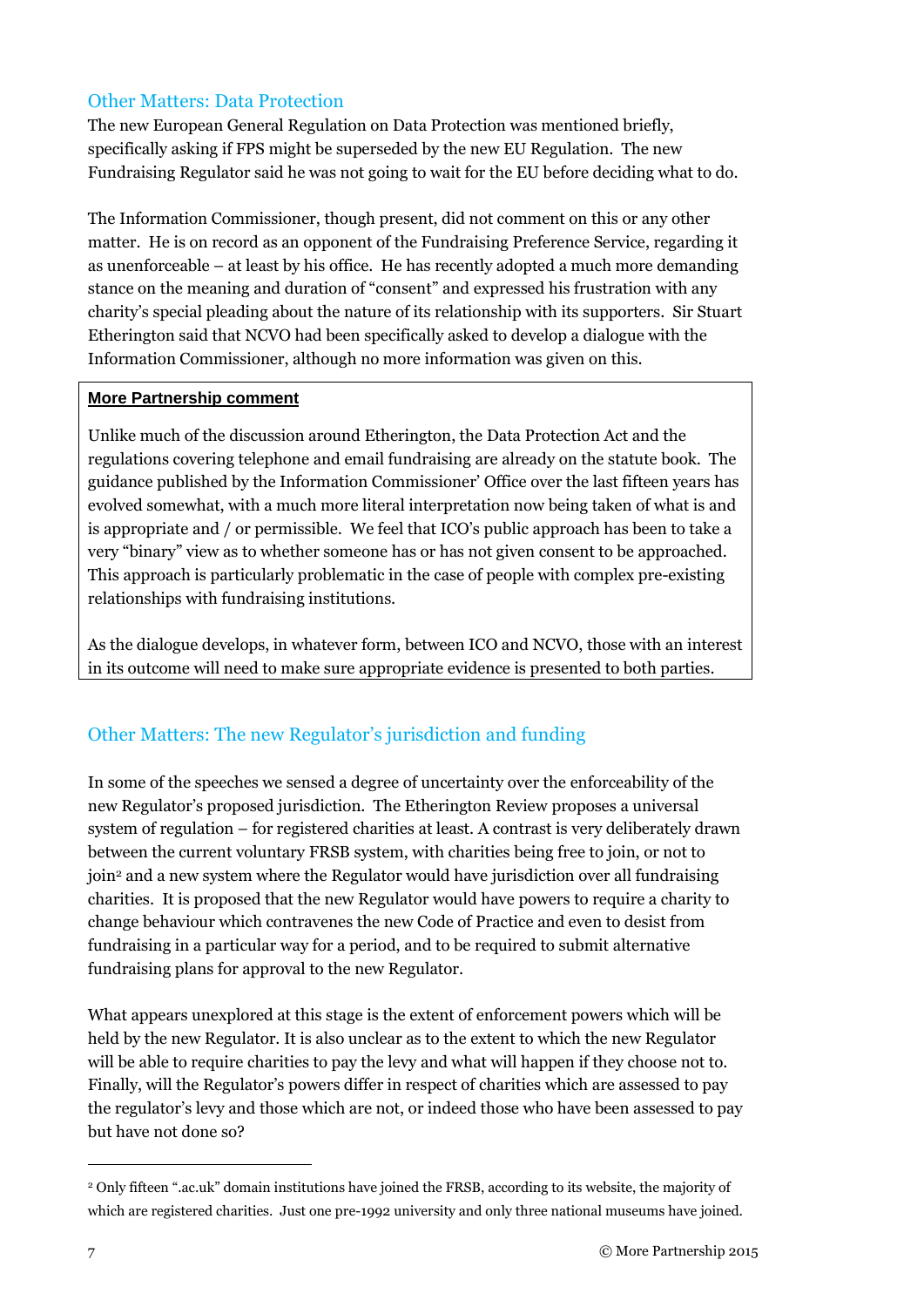It is clear that the "statutory backstop" model is intended to provide some guarantees about compliance. It is likely both the Regulator and the Charity Commission would argue that non-payment of a levy, and / or non-compliance with the Regulator's enforcement action would amount to a failure of Governance and would therefore properly be a matter for the statutory regulator.

#### **More Partnership comment**

It is clearly the Etherington Review's ambition that all fundraising charities in England and Wales should be subject to the new Regulator's jurisdiction. But at this stage the model for requiring charities to pay the levy and to comply with any enforcement action is unclear unless the "statutory backstop" structure is to be invoked.

In respect of exempt charities, most of their primary regulators now have some kind of memorandum of understanding with the Charity Commission regarding investigations and corrective action (see

[https://www.gov.uk/government/uploads/system/uploads/attachment\\_data/file/433972](https://www.gov.uk/government/uploads/system/uploads/attachment_data/file/433972/CC23_Annex_2.pdf) [/CC23\\_Annex\\_2.pdf\)](https://www.gov.uk/government/uploads/system/uploads/attachment_data/file/433972/CC23_Annex_2.pdf) Maybe this will become the model for invoking a statutory backstop in respect of fundraising Regulation.

If indeed this is chosen as the method for implementing the Etherington Review in exempt charities then the effect will be to place upon exempt charities the same requirements and liabilities in respect of enforcement action as placed upon Registered Charities by the Charity Commission.

Separately, we remain concerned about the Regulator's proposed funding model which will require payment of a levy proportional to fundraising expenditure. This creates significant potential for an unfair burden to fall on those charities which spend a higher than average proportion of their fundraising budget on major gift fundraising staff. This is because the number of fundraising contacts being made by these staff will be a tiny proportion of the number which would made if the same budget were spent on telephone, direct mail or door-to-door / street fundraising. We think a levy on non-staff expenditure would be more proportionate.

#### Other matters: a important word about nomenclature.

In the education and arts worlds, "face to face fundraising" usually means major gift fundraising. In the rest of the charity sector, this is the formal term for what the Daily Mail (and many others) would refer to as "chuggers" – on street fundraising. Any new regulation or Codes of Practice referring to these areas of fundraising need to be very clear about which of these they refer to.

Adrian Beney Partner, More Partnership 11 December 2015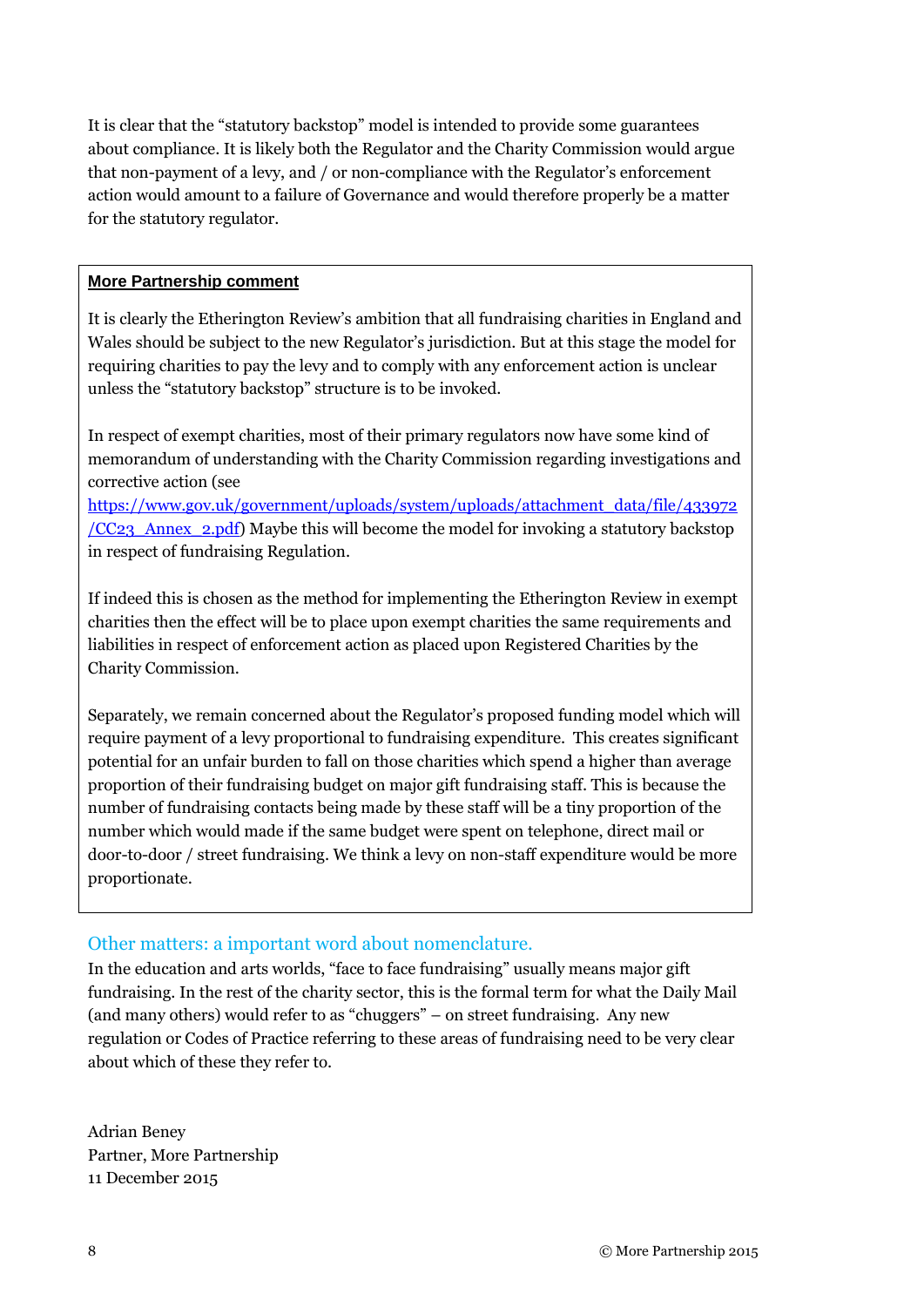### Appendix 1 – Who regulates whom?

| <b>Organisation Type</b>              | <b>Example</b>                 | <b>Regulator</b>                  |
|---------------------------------------|--------------------------------|-----------------------------------|
| <b>English or Welsh Organisations</b> | <b>Most Oxford Colleges</b>    | Charity Commission for England    |
| with a Registered Charity Number      | <b>Most Cambridge Colleges</b> | and Wales                         |
| (not to be confused with an HMRC      | Some Durham Colleges           |                                   |
| claim number)                         | Most Arts organisations        |                                   |
|                                       | Most mainstream charities      |                                   |
|                                       | Churches with a turnover       |                                   |
|                                       | more than £100k                |                                   |
| Universities which are also           | Royal Agricultural             | Charity Commission for England    |
| <b>Registered Charities</b>           | University                     | and Wales                         |
|                                       | Conservatoire for Dance and    |                                   |
|                                       | Drama                          |                                   |
|                                       | <b>Royal College of Music</b>  |                                   |
| English Universities which are        | University of Oxford           | Higher Education Funding Council  |
| <b>Exempt Charities</b>               | University of Salford          | for England                       |
|                                       | University for the Creative    |                                   |
|                                       | Arts                           |                                   |
| National Museums in England           | <b>British Museum</b>          | Department for Culture, Media and |
| which are exempt charities            | Tate                           | Sport                             |
|                                       | <b>Wallace Collection</b>      |                                   |
| Royal Botanic Gardens, Kew            | <b>Kew Gardens</b>             | Department for Environment, Food  |
|                                       |                                | and Rural Affairs                 |
| <b>English Further Education</b>      | FE Colleges                    | Department for Business,          |
| Corporations                          |                                | <b>Information and Skills</b>     |
| English Foundation schools,           |                                | Department for Education          |
| academies and sixth form colleges     |                                |                                   |
| Welsh charities, including            | <b>Bangor University</b>       | Charity Commission for England    |
| Universities                          | Glyndŵr University             | and Wales                         |
|                                       | University of South Wales      |                                   |
| Scottish charities, including         | University of Edinburgh        | Office of the Scottish Charity    |
| Universities                          | <b>University of Paisley</b>   | Regulator                         |
|                                       | National Museum of             |                                   |
|                                       | Scotland                       |                                   |
|                                       | Children 1st                   |                                   |
| Northern Irish charities, including   | University of Ulster           | Charity Commission for Northern   |
| Universities                          | Queen's University Belfast     | Ireland                           |
|                                       | National Museums &             |                                   |
|                                       | <b>Galleries Of Northern</b>   |                                   |
|                                       | Ireland                        |                                   |
|                                       | Lyric Theatre                  |                                   |

A definitive explanation of English and Welsh exempt charities is available at [https://www.gov.uk/government/uploads/system/uploads/attachment\\_data/file/449941](https://www.gov.uk/government/uploads/system/uploads/attachment_data/file/449941/cc23_lowink.pdf) [/cc23\\_lowink.pdf](https://www.gov.uk/government/uploads/system/uploads/attachment_data/file/449941/cc23_lowink.pdf)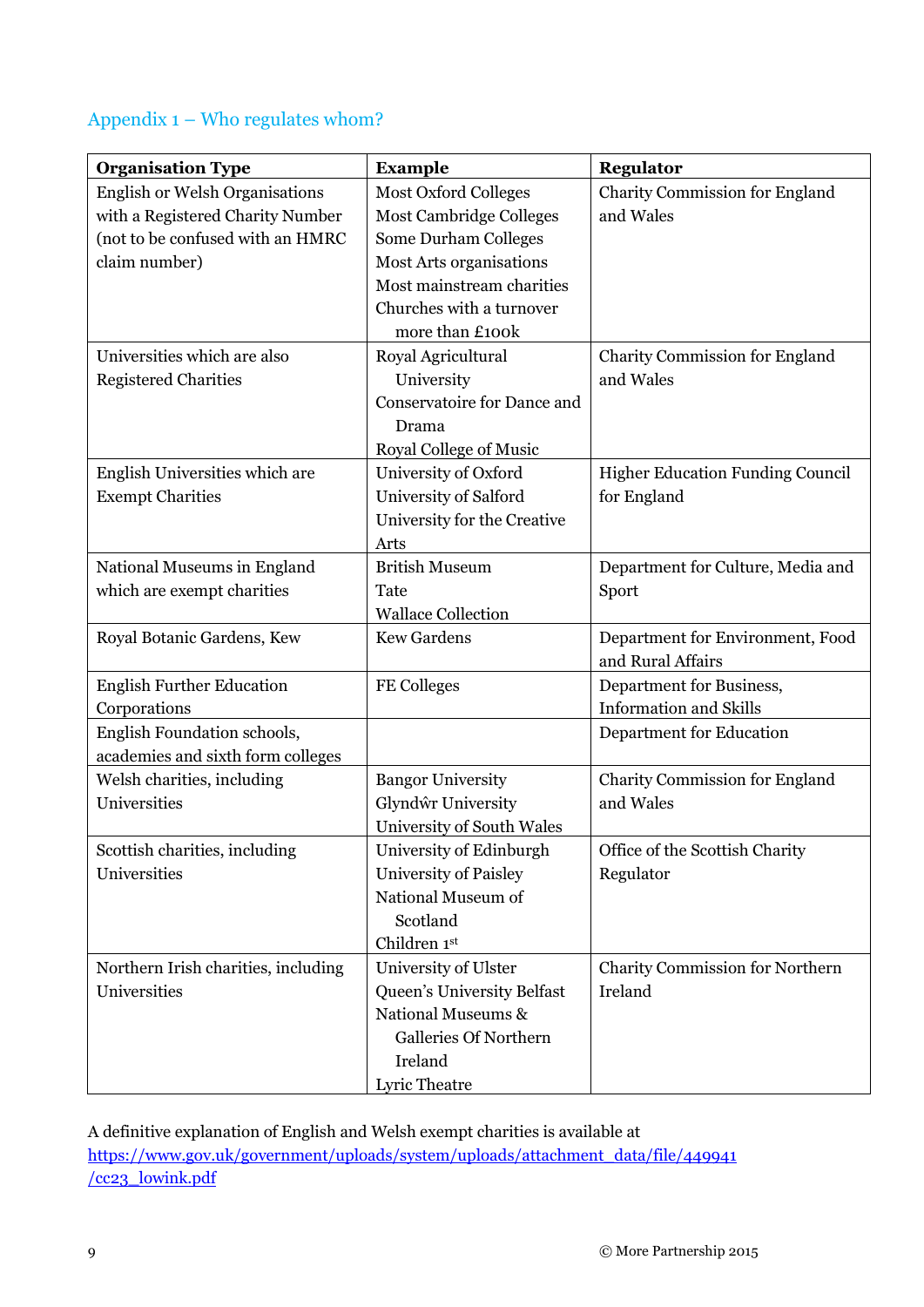# Appendix 2 – Summit Attendance List

| <b>Person Attending</b>    | <b>Organisation Represented</b>                        |
|----------------------------|--------------------------------------------------------|
| <b>Adrian Beney</b>        | More Partnership                                       |
| <b>Adrian Burder</b>       | Dogs Trust                                             |
| Aidan Warner               | <b>NCVO</b>                                            |
| Alistair McLean            | Fundraising Standards Board                            |
| <b>Barbara Frost</b>       | WaterAid                                               |
| <b>Ben Harrison</b>        | Office for Civil Society                               |
| <b>Ben McNaught</b>        | National Deaf Children's Society                       |
| Campbell Robb              | Shelter (Head office)                                  |
| <b>Caroline Harper</b>     | Sightsavers                                            |
| <b>Catherine Cottrelll</b> | United Nations Children's Fund UK                      |
| Ceri Edwards               | <b>Institute of Fundraising</b>                        |
| <b>Charlotte Guiver</b>    | Arthritis Research UK                                  |
| Chris Millward             | <b>Institute of Legacy Management</b>                  |
| Chris Wade                 | Motor Neurone Disease Association                      |
| Christopher Graham         | <b>Information Commissioner's Office</b>               |
| <b>Clive Emmerson</b>      | <b>Help for Heroes</b>                                 |
| <b>Daniel Fluskey</b>      | <b>Institute of Fundraising</b>                        |
| Danielle Atkinson          | <b>Breast Cancer Now</b>                               |
| David Bull                 | United Nations Children's Fund UK                      |
| David Canavan              | Royal Society for the Prevention of Cruelty to Animals |
| David Cook                 | <b>Donkey Sanctuary</b>                                |
| David Murray               | <b>SSAFA</b>                                           |
| David Robb                 | <b>OSCR</b>                                            |
| Di Flatt                   | Sweetpea Charity                                       |
| Dianne Hayter              | <b>House of Lords</b>                                  |
| Donna Day Lafferty         | University of Chichester                               |
| Ed Aspel                   | <b>Cancer Research UK</b>                              |
| Ed Owen                    | <b>Direct Marketing Association</b>                    |
| Elisabeth Anderson         | Institute of Development Professionals in Education    |
| Elizabeth Chamberlain      | <b>NCVO</b>                                            |
| <b>Esther Jackson</b>      | Age UK                                                 |
| <b>Frances McCandless</b>  | <b>Charity Commission For Northern Ireland</b>         |
| George Kidd                | <b>Direct Marketing Commission</b>                     |
| Girish Menon               | ActionAid                                              |
| Heidi Travis               | Sue Ryder                                              |
| <b>Helen Raftery</b>       | <b>NCVO</b>                                            |
| Howard Leigh               | House of Lords                                         |
| Ian Farthing               | Catholic Agency for Overseas Development               |
| Jan McLoughlin             | <b>PDSA</b>                                            |
| Javed Khan                 | Barnardo's                                             |
| Jayne George               | Guide Dogs For the Blind                               |
| Jill Pitkeathley           | House of Lords                                         |
| Jo Chettleburgh            | <b>YMCA</b>                                            |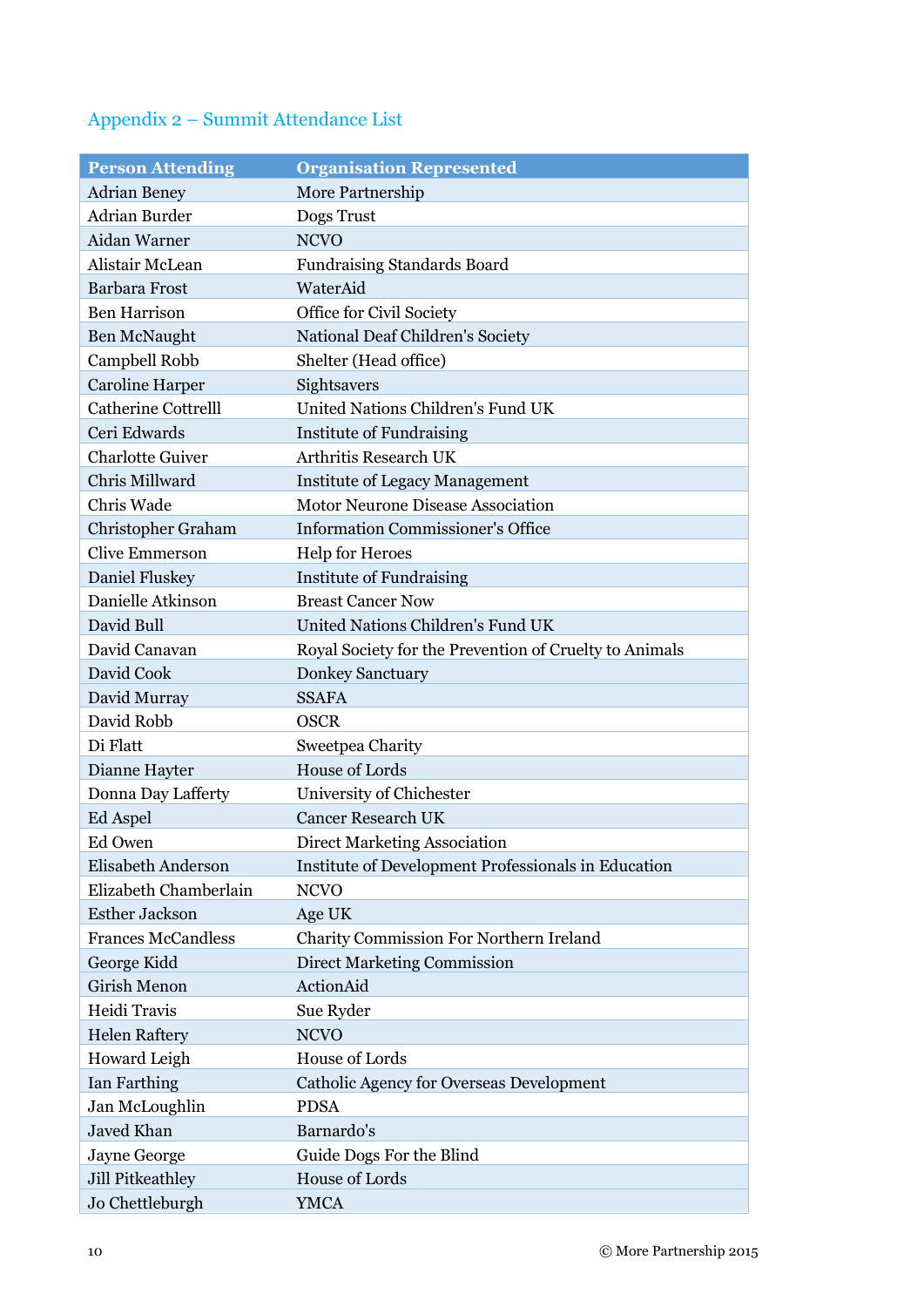| <b>Person Attending</b>  | <b>Organisation Represented</b>                  |
|--------------------------|--------------------------------------------------|
| Jo O'Neill               | <b>Medical Aid for Palestinians</b>              |
| John Low                 | <b>Charities Aid Foundation</b>                  |
| John Middleton           | <b>CASE Europe</b>                               |
| John Mitchison           | <b>Direct Marketing Association</b>              |
| Karl Mitchell            | <b>Woodland Trust</b>                            |
| Karl Wilding             | <b>NCVO</b>                                      |
| Kath Abrahams            | Diabetes UK                                      |
| Ken Burnett              | Consultant                                       |
| <b>Lindsey Rennard</b>   | <b>PDSA</b>                                      |
| Liz Tait                 | <b>Battersea Dogs And Cats Home</b>              |
| Loretta Minghella        | Christian Aid                                    |
| Lori Houlihan            | UCL and representing Universities UK             |
| <b>Marcus Missen</b>     | WaterAid                                         |
| Mark Atkinson            | Scope                                            |
| Mark Maliniak            | Mencap                                           |
| Mark Wood                | <b>NSPCC</b>                                     |
| Martin Sheehan           | Alzheimer's Society                              |
| <b>Martin Sime</b>       | Scottish Council for Voluntary Organisations     |
| Martyn Lewis             | <b>NCVO</b>                                      |
| Matt Hyde                | <b>Scout Association</b>                         |
| <b>Matthew Reed</b>      | <b>Children's Society</b>                        |
| Michael Clarke           | Royal Society for the Protection of Birds        |
| Michael Grade            | <b>House of Lords</b>                            |
| Michael Payne            | <b>Help for Heroes</b>                           |
| Michele Settle           | <b>Comic Relief</b>                              |
| Mike Smith               | <b>Institute of Fundraising</b>                  |
| Nick Starkey             | Office for Civil Society                         |
| Paul Boissier            | Royal National Lifeboat Institution              |
| Paul Stallard            | <b>Public Fundraising Regulatory Association</b> |
| Paul Taylor              | <b>British Red Cross</b>                         |
| <b>Pauline Broomhead</b> | The FSI (Foundation for Social Improvement)      |
| Peter Hepburn            | <b>Cats Protection</b>                           |
| Peter Hills-Jones        | <b>Public Fundraising Regulatory Association</b> |
| Philip Kirkpatrick       | <b>Bates Wells Braithwaite</b>                   |
| Rachel Kirby-Rider       | <b>CLIC</b> Sargent                              |
| Richard Leaman           | The Guide Dogs for the Blind Association         |
| <b>Richard Raine</b>     | Fundraising Standards Board                      |
| <b>Richard Spencer</b>   | Donor Experience                                 |
| <b>Richard Taylor</b>    | <b>Cancer Research UK</b>                        |
| Rob Wilson               | <b>House of Commons</b>                          |
| Rodney Green             | St John Ambulance                                |
| <b>Ruth Grice</b>        | <b>Wildlife Trusts</b>                           |
| Saleh Saeed              | <b>Disasters Emergency Committee</b>             |
| <b>Sally Nichols</b>     | <b>Action for Children</b>                       |
| Sally O'Neill            | Royal Opera House Foundation                     |